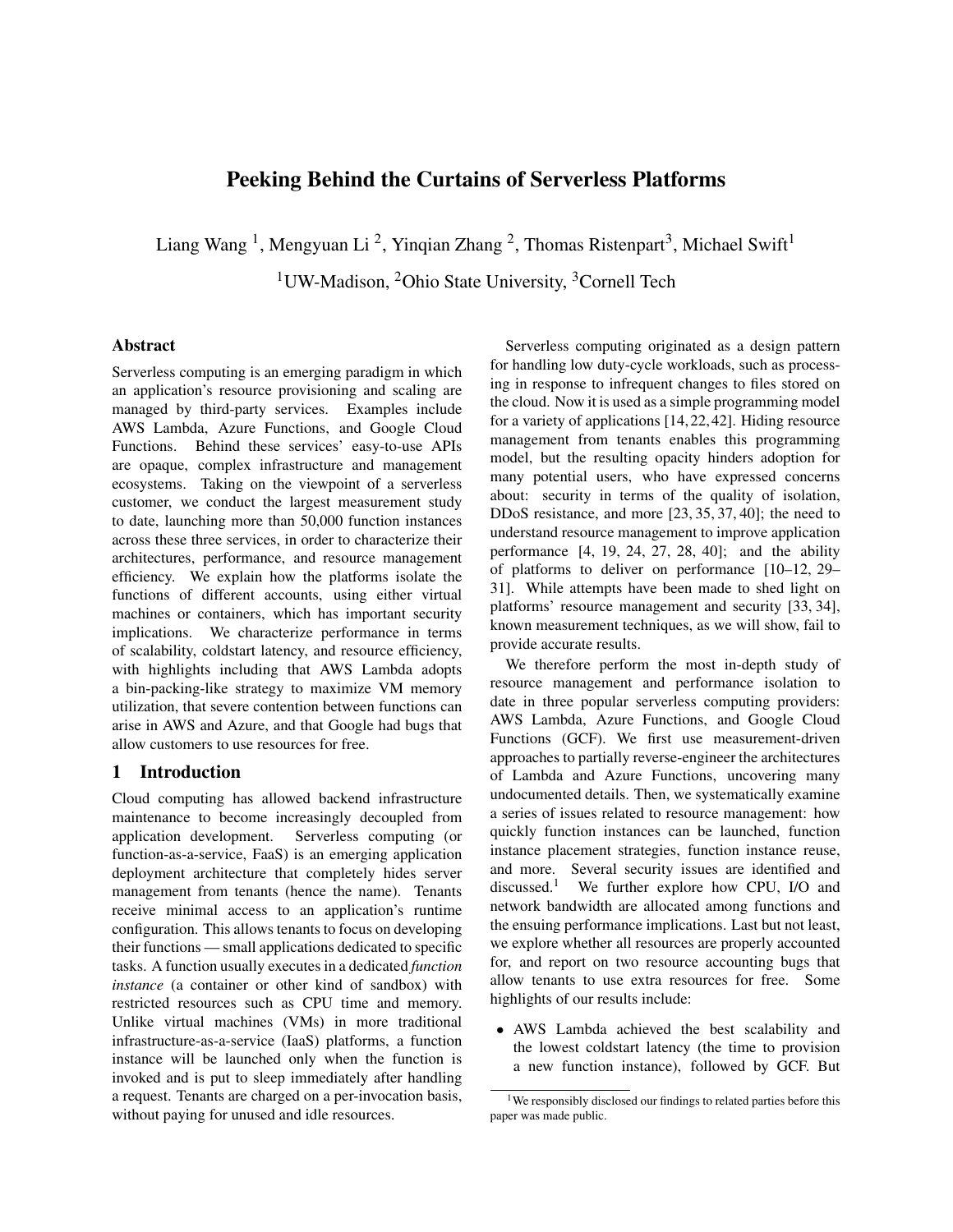the lack of performance isolation in AWS between function instances from the same account caused up to a 19x decrease in I/O, networking, or coldstart performance.

- Azure Functions used different types of VMs as hosts: 55% of the time a function instance runs on a VM with debased performance.
- Azure had exploitable placement vulnerabilities [\[36\]](#page-11-15): a tenant can arrange for function instances to run on the same VM as another tenant's, which is a stepping stone towards cross-function side-channel attacks.
- An accounting issue in GCF enabled one to use a function instance to achieve the same computing resources as a small VM instance at almost no cost.

Many more results are given in the body. We have repeated several measurements in May 2018 and highlight in the paper the improvements the providers have made. We noticed that serverless platforms are evolving quickly; nevertheless, our findings serve as a snapshot of the resource management mechanisms and efficiency of popular serverless platforms, provide performance baselines and design options for developers to build more reliable platforms, and help tenants improve their use of serverless platforms. More generally, our study provides new measurement techniques that are useful for other researchers. Towards facilitating this, we will make our measurement code public and open source.<sup>[2](#page-1-0)</sup>

### 2 Background

Serverless computing platforms. In serverless computing, an application usually consists of one or more *functions* — standalone, small, stateless components dedicated to handle specific tasks. A function is most often specified by a small piece of code written in some scripting language. Serverless computing providers manage the execution environments and backend servers of functions, and allocate resources dynamically to ensure their scalability and availability.

In recent years, many serverless computing platforms have been developed and deployed by cloud providers, including Amazon, Azure, Google, and IBM. We focus on Amazon AWS Lambda, Azure Functions and Google Cloud Functions.[3](#page-1-1) In these services, a function is executed in a dedicated container or other type of sandbox with limited resources. We use *function instance* to refer to the container/sandbox a function runs on. The resources advertised as available to a function instance varies across platforms, as shown in Table [1.](#page-1-2) When the function is invoked by requests, one or more function instances (depending on the request volume) will be launched to execute the function. After

<span id="page-1-2"></span>

|                       | <b>AWS</b>                                                  | Azure                                       | Google                                                            |
|-----------------------|-------------------------------------------------------------|---------------------------------------------|-------------------------------------------------------------------|
| Memory (MB)           | $64 * k$<br>$(k = 2, 3, , 24)$                              | 1536                                        | $128 * k$<br>$(k = 1, 2, 4, 8, 16)$                               |
| CPU                   | Proportional to<br>Memory                                   | Unknown                                     | Proportional to<br>Memory                                         |
| Language              | Python 2.7/3.6<br>Nodejs 4.3.2/6.10.3<br>Java 8, and others | Nodejs 6.11.5,<br>Python 2.7,<br>and others | Node is $6.5.0$                                                   |
| Runtime OS            | Amazon Linux                                                | Windows 10                                  | Debian 8*                                                         |
| Local disk (MB)       | 512                                                         | 500                                         | > 512                                                             |
| Run native code       | Yes                                                         | Yes                                         | Yes                                                               |
| Timeout (second)      | 300                                                         | 600                                         | 540                                                               |
| <b>Billing</b> factor | Execution time<br>Allocated memory                          | Execution time<br>Consumed memory           | <b>Execution</b> time<br>Allocated memory<br><b>Allocated CPU</b> |

Table 1: A comparison of function configuration and billing in three services. (\*: We infer the OS version of GCF by checking the help information and version of several Linux tools such as APT.)

the function instance(s) have processed the requests and exited or reached the maximum execution time (see "Timeout" in Table [1\)](#page-1-2), the function instance(s) becomes idle. They may be reused to handle subsequent requests to avoid the delay of launching new instances. However, idle function instances can also be suddenly terminated [\[32\]](#page-11-16). Each function instance is associated with a non-persistent local disk for temporarily storing data, which will be erased when the function instance is destroyed.

One benefit of using serverless services is that tenants do not pay for resources consumed when function instances are idle. Tenants are billed based on resource consumption only during execution.[4](#page-1-3) In common across platforms is charging for aggregated function execution time across all invocations. Additionally, the price varies depending on the pre-configured function memory (AWS, Google) or the actual consumed memory during invocations (Azure). Google further charges different rates based on CPU speed.

Related work. Many serverless application developers have conducted their own experiments to measure coldstart latency, function instance lifetime, maximum idle time before shut down, and CPU usage in AWS Lambda [\[10–](#page-11-9)[12,](#page-11-10) [19,](#page-11-5) [27,](#page-11-7) [28,](#page-11-8) [40\]](#page-12-2). Unfortunately, their experiments were ad-hoc, and the results may be misleading because they did not control for contention by other instances. A few research papers report on measured performance in AWS. Hendrickson et al. [\[18\]](#page-11-17) measured request latency and found it had higher latency than AWS Elastic Beanstalk (a platform-as-a-service system). McGrath et al. [\[34\]](#page-11-14) conducted preliminary measurements on four serverless platforms, and found

<span id="page-1-0"></span> $^{2}$ [https://github.com/liangw89/faas\\_measure](https://github.com/liangw89/faas_measure)

<span id="page-1-1"></span><sup>&</sup>lt;sup>3</sup>We use AWS, Azure and Google to refer to these services.

<span id="page-1-3"></span><sup>4</sup>Azure Functions offers two types of function hosting plans. *Consumption Plan* manages resources in a serverless-like way while *App Service Plan* is more like "container-as-a-service". We only consider Consumption Plan in this paper.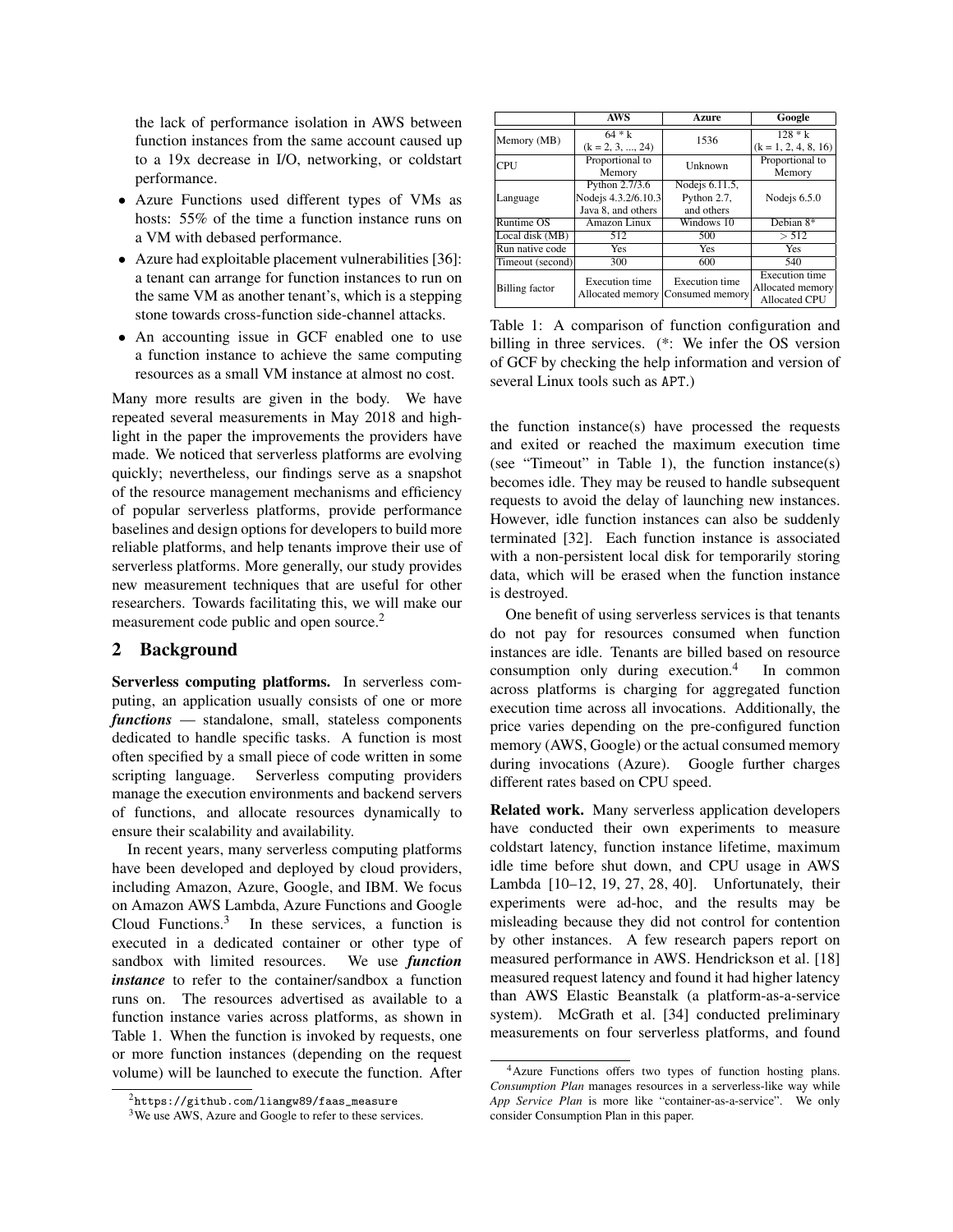that AWS achieved better scalability, coldstart latency, and throughput than Azure and Google.

A concurrent study from Lloyd et al. [\[33\]](#page-11-13) investigated the factors that affect application performance in AWS and Azure. The authors developed a heuristic to identify the VM a function runs on in AWS based on the VM uptime in /proc/stat. Our experimental evaluation suggests that their heuristic is unreliable (see §[4.5\)](#page-4-0), and that the conclusions they made using it are mostly inaccurate.

In our work, we design a reliable method for identifying instance hosts, and use systematic experiments to inspect resource scheduling and utilization.

## 3 Methodology

We take the viewpoint of a serverless user to characterize serverless platforms' architectures, performance, and resource management efficiency. We set up vantage points in the same cloud provider region to manage and invoke functions from one or more accounts via official APIs, and leverage the information available to functions to determine important characteristics. We repeated the same experiment under various settings by adjusting function configuration and workloads to determine the key factors that could affect measurement results. In the rest of the paper, we only report on the relevant factors affecting the experiment results.

We integrate all the necessary functionalities and subroutines into a single function that we call a *measurement function*. A measurement function performs two tasks: (1) collect invocation timing and function instance runtime information, and (2) run specified subroutines (e.g., measuring local disk I/O throughput, network throughput) based on received messages. The measurement function collects runtime information via the proc filesystem on Linux (procfs), environment variables, and system commands. It also reports on execution start and end time, invocation ID (a random 16-byte ASCII string generated by the function that uniquely identify an invocation), and function configurations to facilitate further analysis.

The measurement function checks the existence of a file named *InstanceID* on the local disk, and if it does not exist, creates this file with a random 16-byte ASCII string that serves as the function instance ID. Since the local disk is non-persistent and has the same lifetime as the associated function instance, the *InstanceID* file will not exist for a fresh function instance, and will not be modified or deleted during the function instance lifetime once created.

The regions for functions were us-east-1, us-central-1, "EAST US" in AWS, Google and Azure (respectively). The vantage points were VMs with at least 4 GB RAM and 2 vCPUs. We used the software recommended by the



Figure 2: VM and function instance organization in AWS Lambda and Azure Functions. A rectangle represents a function instance. A or B indicates different tenants.

providers and follow the official instructions to configure the time synchronization service in the vantage points.<sup>3</sup>

We implemented the measurement function in various languages, but most experiments used Python 2.7 and Nodejs 6.\* as the language runtime (the top 2 most popular languages in AWS according to Newrelic [\[25\]](#page-11-18)). We invoked the functions via synchronous HTTP requests. Most of our measurements were done from July–Dec 2017.

Ethical considerations. We built our measurement functions in a way that should not cause undue burden on platforms or other tenants. In most experiments, the function did no more than collecting necessary information and sleeping for a certain amount of time. Once we discovered performance issues we limited our tests to not DoS other tenants. We only conducted small-scale tests to inspect the security issues but did not further exploit them.

# 4 Serverless Architectures Demystified

We combine two approaches to infer the architectures of AWS Lambda, Google Cloud Functions, and Azure Functions: (1) reviewing official documents, related online articles and discussions, and (2) measurements — analyzing the data collected from running our measurement functions many times  $(> 50,000)$  under varying conditions. This data enables partially reverse engineering the architectures of AWS, Azure, and Google.

### 4.1 Overview

AWS. A function executes in a dedicated function instance. Our measurements suggest different versions of a function will be treated as distinct and executed in different function instances (we discuss outliers in §[5.5\)](#page-7-0). The procfs file system exposes global statistics of the underlying VM host, not just a function instance, and contains useful information for profiling runtime,

<span id="page-2-0"></span><sup>5</sup>AWS: [http://docs.aws.amazon.com/AWSEC2/latest/](http://docs.aws.amazon.com/AWSEC2/latest/UserGuide/set-time.html) [UserGuide/set-time.html](http://docs.aws.amazon.com/AWSEC2/latest/UserGuide/set-time.html); Google: [https://developers.](https://developers.google.com/time/) [google.com/time/](https://developers.google.com/time/); Azure does not offer instructions so we use the default NTP servers at <http://www.pool.ntp.org/en/use.html>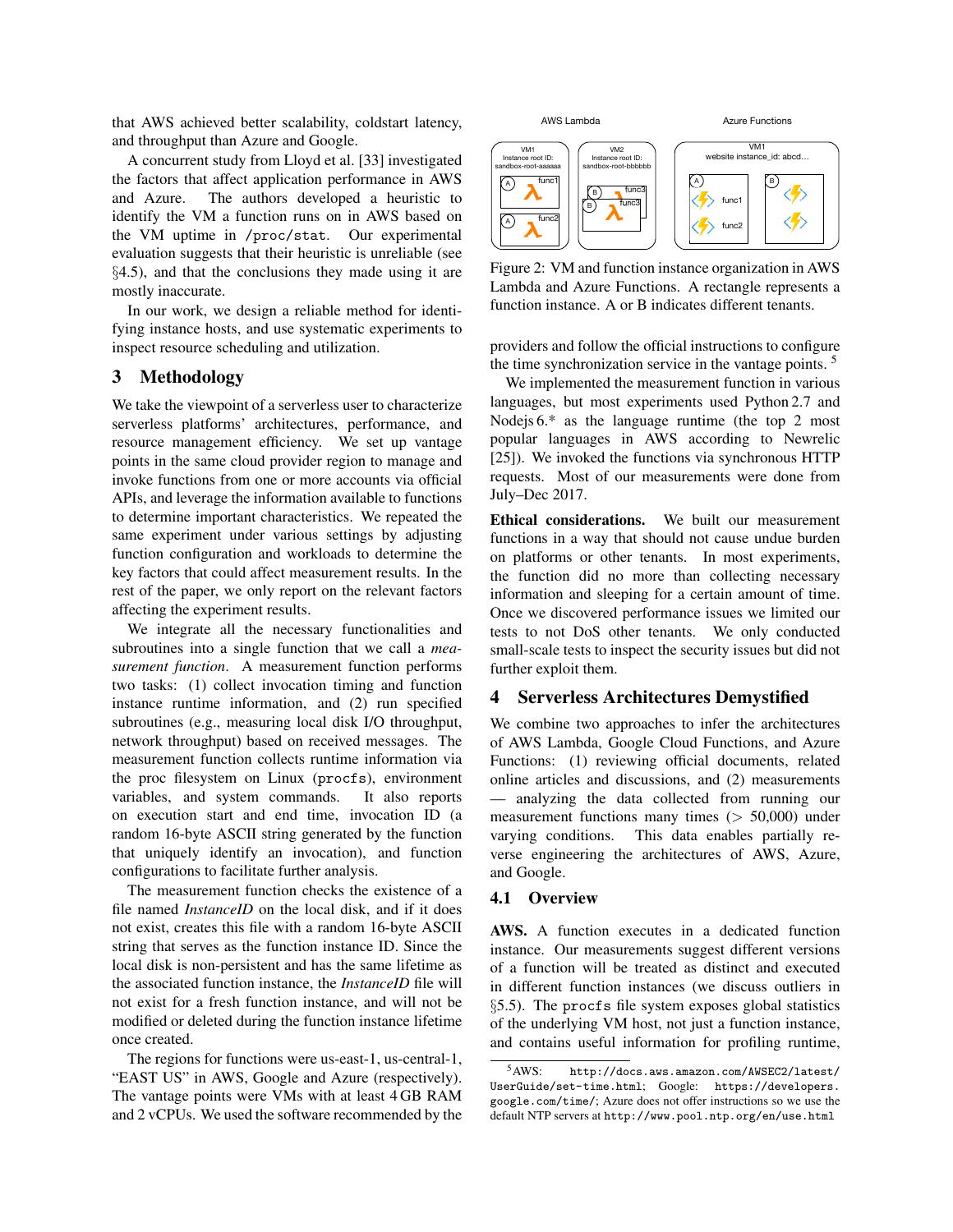- <span id="page-3-0"></span>(1) Set up *N* distinct functions  $f_1, ..., f_N$  that run the following task upon receiving a RUN message: record /proc/diskstats, write  $20K - 30K$  times to a file (1) byte each time), and record /proc/diskstats again.
- (2) Invoke each function once without RUN message to launch *N* function instances.
- (3) Assuming the instances of  $f_1, ..., f_k$  (*k* instances) share the same instance root ID, invoke  $f_1, ..., f_k$  once each with the RUN message and examine I/O statistics of each function instance.

Figure 3: I/O-based coresidency test in AWS.

identifying host VMs, and more. From procfs, we found host VMs mostly have 2 vCPUs and 3.75 GB physical RAM (same as EC2 c4.large instances).

Azure. Azure Functions uses *Function Apps* to organize functions. A function app, corresponding to one function instance, is a container that contains the execution environments for individual functions [\[5\]](#page-11-19). The environment variables in the function instance contain some global information about the host VM. The environment variables collected suggest the host VMs can have 1, 2 or 4 vCPUs.

One can create multiple functions in a function app and run them concurrently. In our experiments, we assume that a function app has only one function.

Google. Google isolates and filters information that can be accessed from procfs. The files under procfs only report usage statistics of the current function instance. Also, many system files and syscalls are obscured or disabled so we cannot get much information about runtime. The /proc/meminfo and /proc/cpuinfo files suggest a function instance has 2 GB RAM and 8 vCPUs, which we suspect is the configuration for VMs.

## 4.2 VM identification

Associating function instances with VMs enables us to perform richer analysis. The heuristic for identifying VMs in AWS Lambda proposed by Lloyd et al., though theoretically possible, has never been evaluated experimentally [\[33\]](#page-11-13). Therefore, we looked for a more robust method.

AWS. The /proc/self/cgroup file has a special entry that we call *instance root ID*. It starts with "sandboxroot-" followed by a 6-byte random string. We found it can be used to reliably identity a host VM. Using the I/O-based coresidency tests (shown in Figure [3\)](#page-3-0), we confirmed that the instances sharing the same instance root ID are on the same VM, as the difference in the total bytes written between two consecutive invocations, for *f<sup>i</sup>* and  $f_{i+1}$  respectively, is almost the same as the number of bytes written by *f<sup>i</sup>* . Moreover, we can get the same kernel uptime (or memory usage statistics) from the instances when reading /proc/uptime (/proc/meminfo) at the same time.

We call the IP obtained via querying IP address lookup tools from an instance *VM public IP*, and the IP obtained from running uname command *VM private IP*. Function instances that share the same instance root ID have the same VM public IP and VM private IP.

Azure. The WEBSITE\_INSTANCE\_ID environment variable serves as the VM identifier, according to official documents [\[6\]](#page-11-20). We refer to it as *Azure VM ID*. We used Flush-Reload via shared DLLs to verify coresidency of instances sharing the same Azure VM ID [\[43\]](#page-12-3). The results suggest Azure VM ID is a robust VM identifier.

Google. We could not find any information enabling us to identify a host. Using I/O-based coresidency did not work as procfs contains no global usage statistics. We tried to use performance as a covert-channel (e.g., performing patterned I/O operations in one function instance and detecting the pattern from I/O throughput variation in another) but found this is not reliable, as performance varied greatly (See §[6.2\)](#page-9-0).

# 4.3 Tenant isolation

Prior studies showed that co-located VMs in AWS EC2 allow attacks [\[36,](#page-11-15) [38,](#page-12-4) [41\]](#page-12-5). With the knowledge of instance-VM relationship, we examined how well tenants' primary resources — function instances — are isolated. We assume that one tenant corresponds to one user account, and only consider VM-level coresidency.

AWS. The functions created by the same tenant will share the same set of VMs, regardless of their configurations and code. The detailed instance placement algorithm will be discussed in §[5.1.](#page-4-1) AWS assigns different VMs to each tenant, since we have never seen function instances from different tenants in the same VM. We conducted a cross-tenant coresidency test to confirm this assumption. The basic principle is similar to Figure [3:](#page-3-0) in each round, we create a new function under each of the two accounts at the same time, write a random number of bytes in one function, and check the disk usage statistics in another function. We ran this test for 1 week, but found no VM-coresidency of cross-tenant function instances.

Azure. Azure Functions are a part of the Azure App service, in which all tenants share the same set of VMs according to Azure [\[2\]](#page-11-21). Hence, tenants in Azure Functions should also share VM resources. A simple test confirmed this assumption: we invoked 500 functions in each of two accounts and found that 30% of function instances were coresident with a function instance from the other account, executing in a total of 120 VMs. Note that as of May 2018, different tenants no longer share the same VMs in Azure. See §[5.1](#page-4-1) for more details.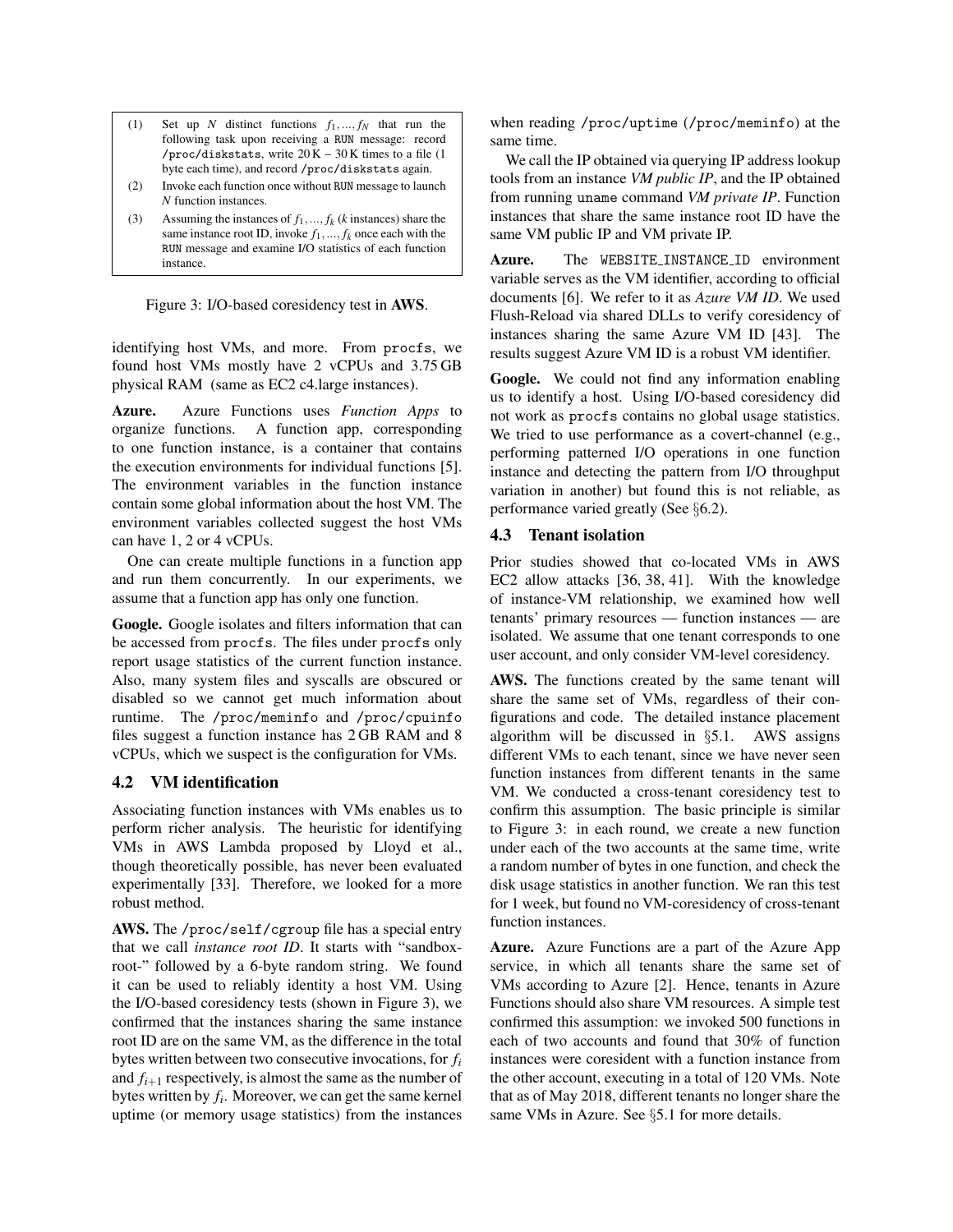#### 4.4 Heterogeneous infrastructure

We found the VMs in all the considered services had a variety of configurations. The variety, likely resulting from infrastructure upgrades, can cause inconsistent function performance. To estimate the fraction of different types of VM in a given service, we examined the configurations of the host VMs of 50,000 unique function instances in each service.

In AWS, we checked the *model name* and the processor numbers in the /proc/cpuinfo, and the *MemTotal* in the /proc/meminfo, and found five types of VMs: two E5-2666 vCPUs (2.90 GHZ), two E5- 2680 vCPUs (2.80 GHZ), two E5-2676 vCPUs (2.40 GHZ), two E5-2686 vCPUs (2.30 GHZ), and one E5- 2676 vCPUs. These types account for 59.3%, 37.5%, 3.1%, 0.09% and 0.01% of 20,447 distinct VMs.

Azure shows a greater diversity of VM configurations. The instances in Azure report various vCPU counts: of 4,104 unique VMs, 54.1% use 1 vCPU, 24.6% use 2 vCPUs, and 21.3% use 4 vCPUs. For a given vCPU count, there are three CPU models: two Intel and one AMD. Thus, nine (at least) different types of VMs are being used in Azure. Performance may vary substantially based on what kind of host (more specifically, the number of vCPUs) runs the function. See §[6](#page-8-0) for more details.

In Google, the *model name* is always "unknown", but there are 4 unique model versions (79, 85, 63, 45), corresponding to 47.1%, 44.7%, 4.2%, and 4.0% of selected function instances.

#### <span id="page-4-0"></span>4.5 Discussion

Being able to identify VMs in AWS is essential for our measurements. It helps to reduce noise in experiments and get more accurate results. For the sake of comparison, we evaluated the heuristic designed by Lloyd et al. [\[33\]](#page-11-13). The heuristic assumes that different VMs have distinct boot times, which can be obtained from /proc/stat, and group function instances based on the boot time. We sent  $10 - 50$  concurrent requests at a time to 1536 MB functions for 100 rounds, used our methodology (instance root  $ID + IP$ ) to label the VMs, and compared against the heuristic. The heuristic identified 940 VMs as 600 VMs, so 340 (36%) VMs were incorrectly labeled. So, we conclude this heuristic is not reliable.

None of these serverless providers completely hide runtime information from tenants. More knowledge of instance runtime and the backend infrastructure could make finding vulnerabilities in function instances easier for an adversary. In prior studies, procfs has been used as a side-channel [\[9,](#page-11-22) [21,](#page-11-23) [46\]](#page-12-6). In the serverless setting, one actually can use it to monitor the activity of coresident instances; while seemingly harmless, a

<span id="page-4-2"></span>

Figure 4: The total number of VMs being used after sending a given number of concurrent requests in AWS.

dedicated adversary might use it as a steppingstone to more sophisticated attacks. Overall, accesses to runtime information, unless necessary, should be restricted for security purposes. Additionally, providers should expose such information in an auditable way, i.e., via API calls, so they are able to detect and block suspicious behaviors.

#### 5 Resource Scheduling

We examine how instances and VMs are scheduled in the three serverless platforms in terms of instance coldstart latency, lifetime, scalability, and more.

#### <span id="page-4-1"></span>5.1 Scalability and instance placement

Elastic, automatic scaling in response to changes in demand is a main advertised benefit of the serverless model. We measure how well platforms scale up.

We created 40 measurement functions of the same memory size  $f_1, f_2, \ldots, f_{40}$  and invoked each  $f_i$  with 5*i* concurrent requests. We paused for 10 seconds between batches of invocations to cope with rate limits in the platforms. All measurement functions simply sleep for 15 seconds and then return. For each configuration we performed 50 rounds of measurements.

AWS. AWS is the best among the three services with regard to supporting concurrent execution. In our measurements, *N* concurrent invocations always produced *N* concurrently running function instances. AWS could easily scale up to 200 (the maximum measured concurrency level) fresh function instances.

We observed that **3,328 MB** was the maximum aggregate memory that can be allocated across all function instances on any VM in AWS Lambda. AWS Lambda appears to treat instance placement as a binpacking problem, and tries to place a new function instance on an existing active VM to maximize *VM memory utilization rates*, i.e., the sum of instance memory sizes divided by 3,328. We invoked a single function with sets of concurrent requests, increasing from 5 to 200 with a step of 5, and recorded the total number of VMs being used after each number of requests. A few examples are shown in Figure [4.](#page-4-2)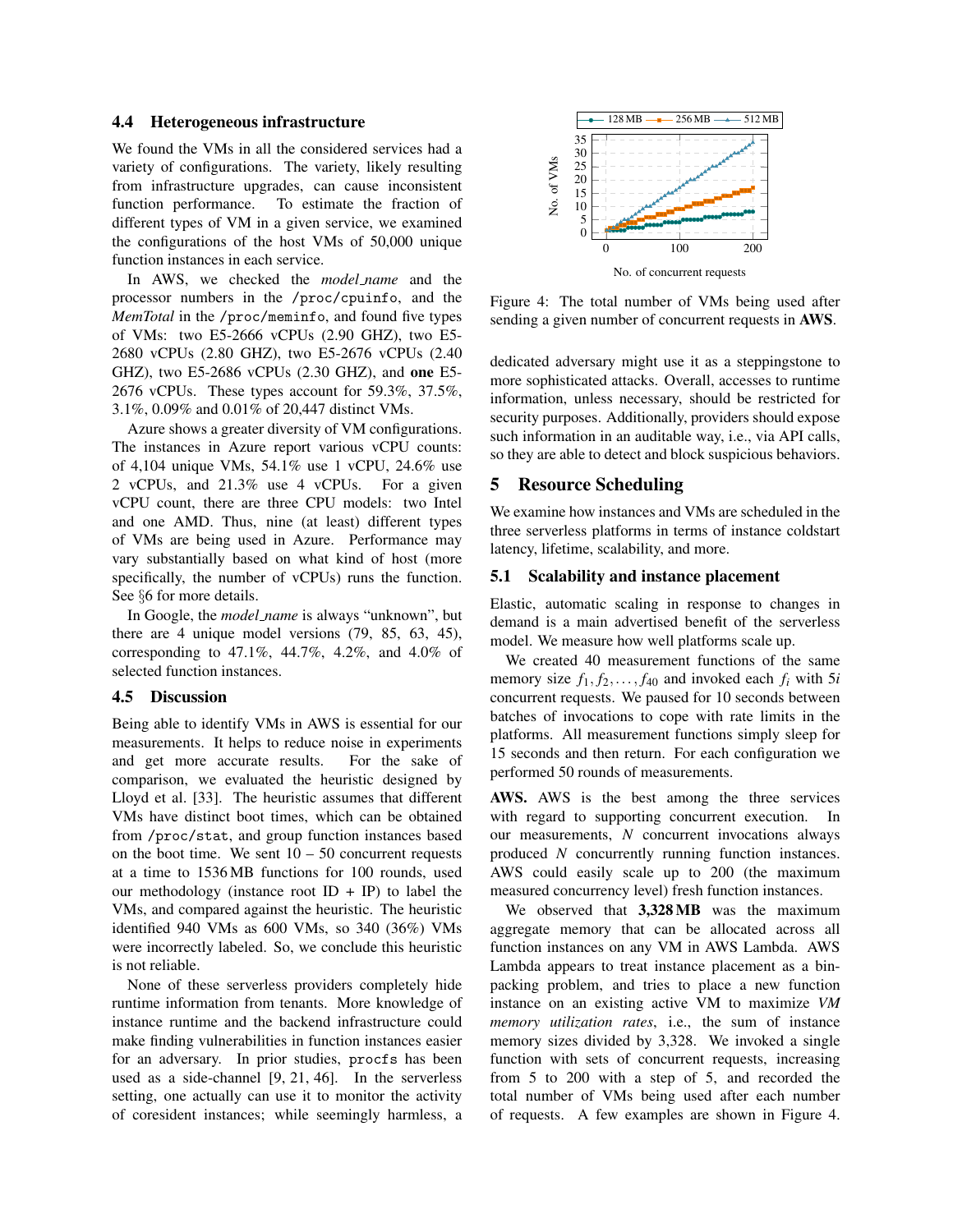<span id="page-5-0"></span>

| #vCPU | <b>Total</b> |      |      |      |     |     |
|-------|--------------|------|------|------|-----|-----|
|       | 61.3         | 16.6 | 24.6 | 13.7 | 4.9 |     |
|       | 19.5         | 7.3  |      | 3.3  | 1.4 | 0.4 |
|       | 19.2         | 7.6  | 6.2  | 3.9  | 1.3 | 0.2 |
| All   | 100          | 31.5 | 37.9 | 20.9 | 7.6 |     |

Table 5: The average (over 10 runs) probabilities (as percentages) of getting *N*-way single-account coresidency (for  $N \in \{1, 2, 3, 4\}$  and  $N > 4$ , when launching 1,000 function instances in **Azure**. Here  $N = 1$  indicates no coresidency among the functions.

The number of active VMs are close to the "expected" number if AWS maximizes VM memory utilization. Quantitatively speaking, more than 89% of VMs we got in the test achieved 100% memory utilization. Sending concurrent requests to different functions resulted in the same pattern, indicating placement is agnostic to function code.

In a further test we sent 10 sets of random numbers of concurrent requests to randomly-chosen functions of varied memory sizes over 50 runs. AWS's placement still worked efficiently: the average VM memory utilization rate across VMs in the same run ranged from 84.6% to 100%, with a median of 96.2%.

Azure. Azure documentation states that it will automatically scale up to at most 200 instances for a single Nodejs-based function and at most one new function instance can be launched every 10 seconds [\[7\]](#page-11-24). However, in our tests of Nodejs-based functions, we saw at most 10 function instances running concurrently for a single function, no matter how we changed the interval between invocations. All the requests were handled by a small set of function instances. None of the concurrently running instances were on the same VM. So, it appears that Azure does not try to co-locate function instances of the same function on the same VMs.

We conducted a single-account coresidency test to examine how function instances are placed on VMs of different numbers of vCPUs. We invoked 100 different functions from one account at a time until we had 1,000 concurrent, distinct function instances running. We then checked for co-residency, and repeated the entire test 10 times.

We observed at most 8 instances on a single 1/2/4 vCPU VM. Co-resident instances tend to be on 1-vCPU VMs (presumably because there are more 1-vCPU VMs for Azure Functions). We show the breakdown of coresidency results in Table [5.](#page-5-0) In general, co-residency is undesirable for users wanting many function instances, as contention between instances on low-end VMs will exacerbate performance issues.

We further conducted a cross-account coresidency test in a more realistic scenario where an attacker wants to place her function instances on the same VM with the instances of a target victim. In each round of this test, we launched either 5 or 100 function instances from one account (the *victim*) and 500 simultaneous function instances from another account (the *attacker*). On average, 0.12% (3.82%) of the 500 attacker instances were coresident with the 5 (100) victim instances in each round (10 rounds in total). So, it was possible to achieve cross-tenant coresidency even for a few targets. In the test with 100 victim instances, we were able to obtain up to 5 attacker instances on the same VM. Security implications will be discussed in §[5.6.](#page-8-1)

We repeated the coresidency tests in May 2018 but could not find any cross-tenant coresident instances, even in the test in which we tired 500 victim instances. Therefore, we believe that Azure has fixed the crosstenant coresidency issue.

Google. Google failed to provide our desired scalability, even though Google claims HTTP-triggered functions will scale to the desired invocation rate quickly [\[13\]](#page-11-25). In general, only about half of the expected number of instances, even for a low concurrency level (e.g., 10), could be launched at the same time, while the remainder of the requests were queued.

### 5.2 Coldstart and VM provisioning

We use *coldstart* to refer to the process of launching a new function instance. For the platform, a coldstart may involve launching a new container, setting up the runtime environment, and deploying a function, which will take more time to handle a request than reusing an existing function instance (*warmstart*). Thus, coldstarts can significantly affect application responsiveness and, in turn, user experience.

For each platform, we created 1,000 distinct functions of the same memory and language and sequentially invoked each of them twice to collect its coldstart and warmstart latency. We use the difference of invocation send time (recorded by the vantage point) and function execution start time (recorded by the function) as an estimation of its coldstart/warmstart latency. As baselines, the median warmstart latency in AWS, Google, and Azure were about 25, 79 and 320 ms (respectively) across all invocations.

AWS. We examine two types of coldstart events: a function instance is launched (1) on a new VM that we have never seen before and (2) on an existing VM. Intuitively, case (1) should have significantly longer coldstart latency than (2) because case (1) may involve starting a new VM. However, we found case (1) was only slightly longer than (2) in general. The median coldstart latency in case (1) was only 39 ms longer than (2) (across all settings). Plus, the smallest VM kernel uptime (from /proc/uptime) we found was 132 seconds, indicating that the VM has been launched before the invocation.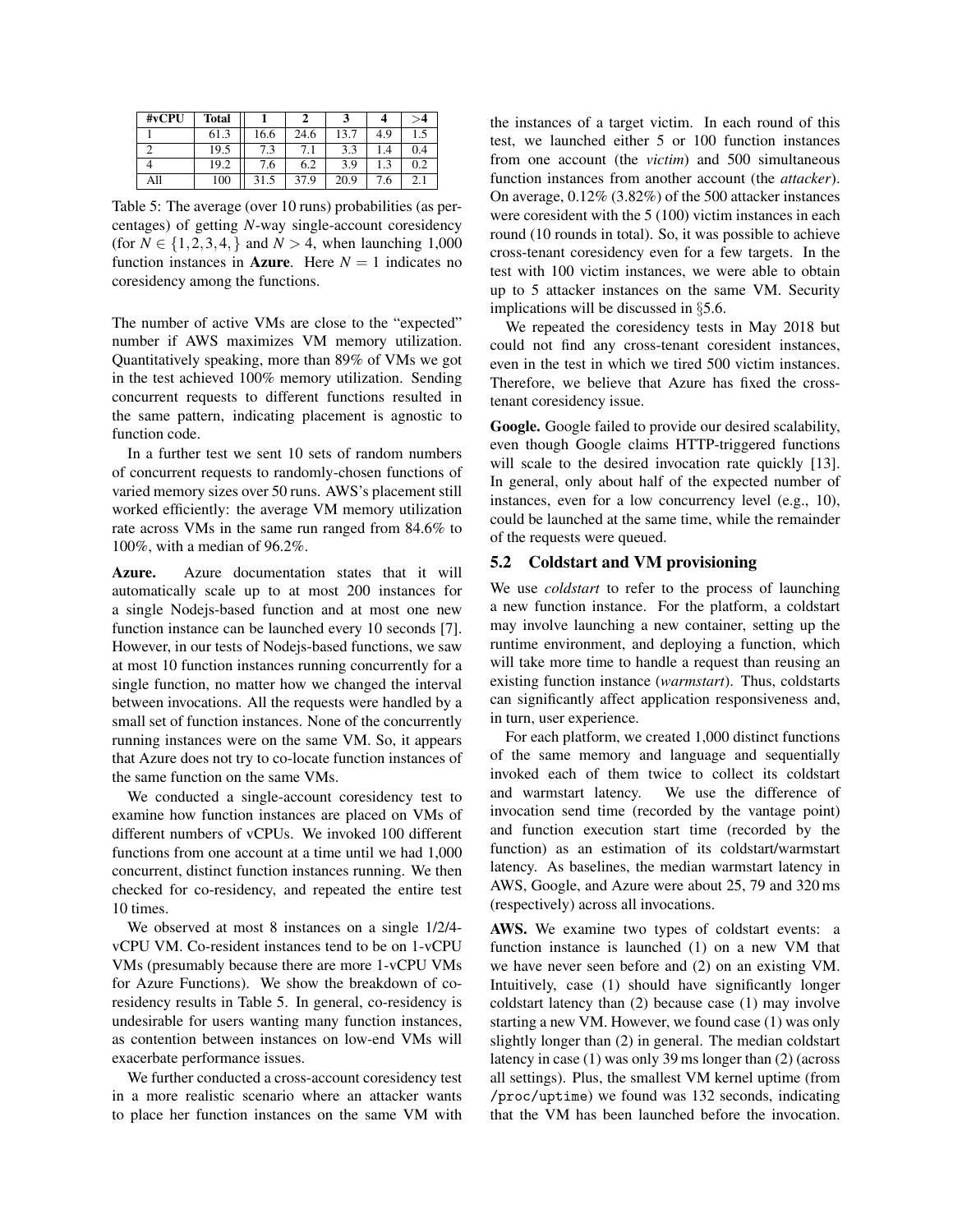<span id="page-6-0"></span>

Figure 6: Median coldstart latency with min-max error bars (across 1,000 rounds) under different combinations of function languages and memory sizes in AWS. Y-axis is truncated at 1,000 ms.

So, AWS has a pool of ready VMs. The extra delays in case (1) are more likely introduced by scheduling (e.g., selecting a VM) rather than launching a VM.

Our results are consistent with prior observations: function memory and language affect coldstart latency [\[10\]](#page-11-9), as shown in Figure [6.](#page-6-0) Python 2.7 achieves the lowest median coldstart latencies (167–171 ms) while Java functions have significantly higher latencies than other languages (824–974 ms). Coldstart latency generally decreases as function memory increases. One possible explanation is that AWS allocates CPU power proportionally to the memory size; with more CPU power, environment set up becomes faster (see §[6.1\)](#page-8-2).

A number of function instances may be launched on the same VM concurrently, due to AWS's instance placement strategy. In this case, the coldstart latency increases as more instances are launched simultaneously. For example, launching 20 function instances of a Python 2.7-based function with 128 MB memory on a given VM took 1,321 ms on average, which is about 7 times slower than launching 1 function instance on the same VM (186 ms).

Azure and Google. The median coldstart latency in Google ranged from 110 ms to 493 ms (see Table [7\)](#page-6-1). Google also allocates CPU proportionally to memory, but in Google memory size has greater impact on coldstart latency than in AWS. It took much longer to launch a function instance in Azure, though their instances are always assigned 1.5 GB memory. The median coldstart latency was 3,640 ms in Azure. Anecdotes online [\[3\]](#page-11-26) suggest that the long latency is caused by design and engineering issues in the platform that Azure is both aware of and working to improve.

Latency variance. We collected the coldstart latencies of 128 MB, Python 2.7 (AWS) or Nodejs 6.\* (Google and Azure) based functions every 10 seconds for over

<span id="page-6-1"></span>

| <b>Provider-Memory</b> | <b>Median</b> | Min    | Max      | <b>STD</b> |
|------------------------|---------------|--------|----------|------------|
| AWS-128                | 265.21        | 189.87 | 7048.42  | 354.43     |
| AWS-1536               | 250.07        | 187.97 | 5368.31  | 273.63     |
| Google-128             | 493.04        | 268.5  | 2803.8   | 345.8      |
| Google-2048            | 110.77        | 52.66  | 1407.76  | 124.3      |
| Azure                  | 3640.02       | 431.58 | 45772.06 | 5110.12    |

Table 7: Coldstart latencies (in ms) in AWS, Google, and Azure using Nodejs 6.\* based functions for comparison.

<span id="page-6-2"></span>

Figure 8: Coldstart latency (in ms) over 168 hours. All the measurements were started at right after midnight on a Sunday. Each data point is the median of all coldstart latencies collected in a given hour. For clarity, the y-axes use different ranges for each service.

168 hours (7 days), and calculated the median of the coldstart latencies collected in a given hour. The changes of coldstart latency are shown in Figure [8.](#page-6-2) The coldstart latencies in AWS were relatively stable, as were those in Google (except for a few spikes). Azure had the highest network variation over time, ranging from about 1.5 seconds up to 16 seconds.

We repeated our coldstart measurements in May 2018. We did not find significant changes in coldstart latency in AWS. But, the coldstart latencies became 4x slower on average in Google, probably due to its infrastructure update in February 2018 [\[15\]](#page-11-27), and 15x better in Azure. This result demonstrates the importance of developing a measurement platform for serverless systems (similar to [\[39\]](#page-12-7) for IaaS) to do continuous measurements for better performance characterization.

#### 5.3 Instance lifetime

A serverless provider may terminate a function instance even if still in active use. We define the longest time a function instance stays active as *instance lifetime*. Tenants prefer long lifetimes because their applications will be able to maintain in-memory state (e.g., database connections) longer and suffer less from coldstarts.

To estimate instance lifetime, we set up functions of different memory sizes and languages, and invoked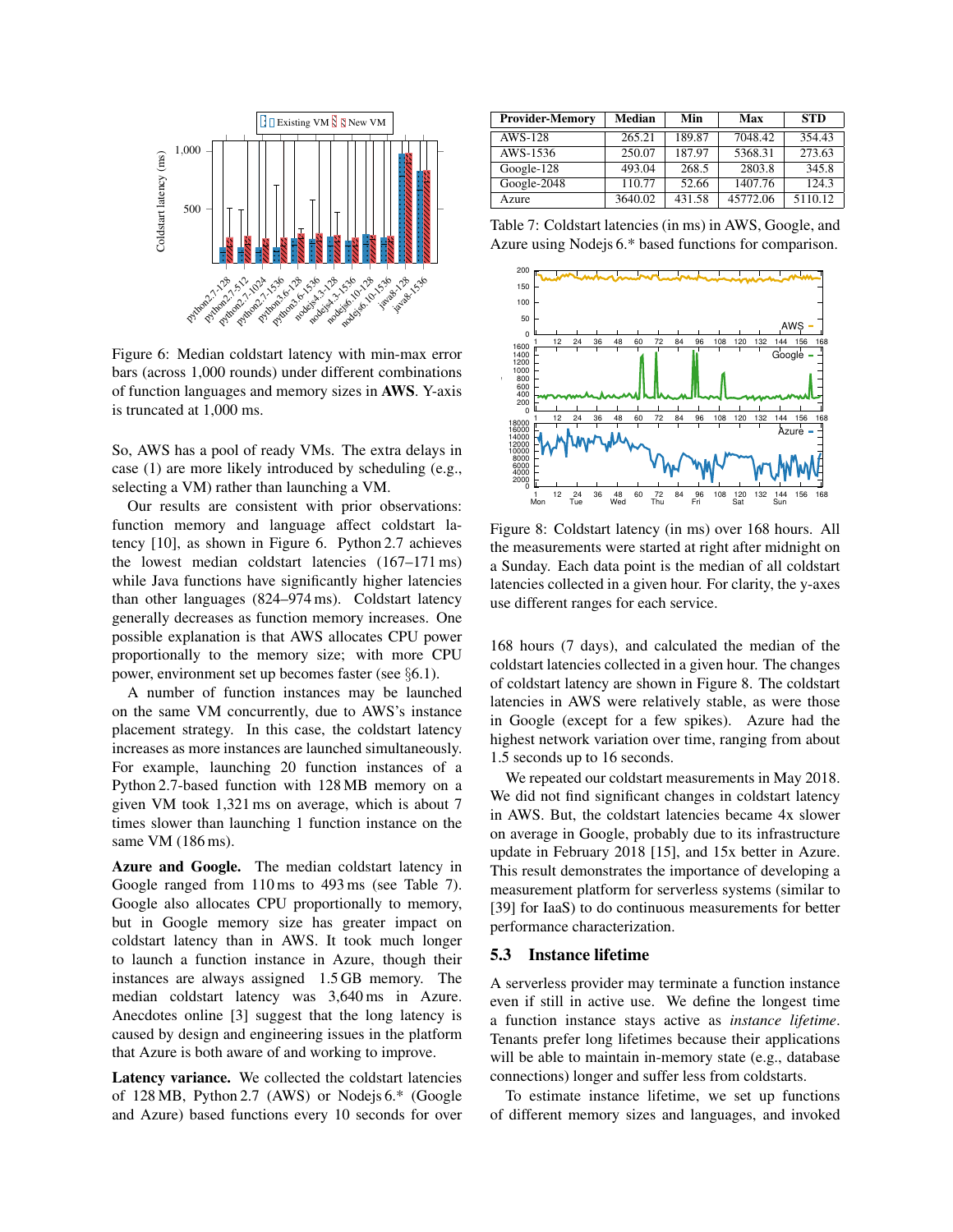<span id="page-7-1"></span>

Figure 9: The CDFs of instance lifetime in AWS, Google, and Azure under different memory and request frequency.

them at different frequencies (one request per 5/30/60 seconds). The lifetime of a function instance is the difference between the first time and the last time we saw the instance. We ran the experiment for 7 days (AWS and Google) or longer (Azure) so that we could collect at least 50 lifetimes under a given setting.

In general, Azure function instances have significantly longer lifetimes than AWS and Google as shown in Figure [9.](#page-7-1) In AWS, the median instance lifetime across all settings was 6.2 hours, with the maximum being 8.3 hours. The host VMs in AWS usually lives longer: the longest observed VM kernel uptime was 9.2 hours. When request frequency increases instance lifetime tends to become shorter. Other factors have little effect on lifetime except in Google, where instances of larger memory tend to have longer lifetimes. For example, when being invoked every five seconds, the lifetimes were 3–31 minutes and 19–580 minutes for 90% of the instances of 128 MB and 2,048 MB memory in Google, respectively. So, for functions with small memory under a heavy workload, Google seems to launch new instances aggressively rather than reusing existing instances. This can increase the performance penalty from coldstarts

#### 5.4 Idle instance recycling

To efficiently use resources, Serverless providers shutdown idle instances to recycle allocated resources (see, e.g., [\[32\]](#page-11-16)). We define the longest time an instance can stay idle before getting shut down as *instance maximum idle time*. There is a trade-off between long and short idle time, as maintaining more idle instances is a waste of VM memory resources, while fewer ready-to-serve instances cause more coldstarts.

We performed a binary search on the minimum delay *tidle* between two invocations of the function that resulted in distinct function instances. We created a function, invoked it twice with some delay between 1 and 120 minutes, and determined whether the two requests used the same function instance. We repeated until we identified *tidle*. We confirmed *tidle* (to minute granularity) by repeating the measurement 100 times for delays close to *tidle*.

AWS. An instance could usually stay inactive for at most 27 minutes. In fact, in 80% of the rounds instances were shut down after 26 minutes. When their host VM is "idle", i.e., no active instances on that VM, idle function instances will be recycled the following way: Assuming that the function instances of *N* functions  $f_1, \ldots, f_N$  are coresident on a VM, and  $k_{f_i}$  instances are from  $f_i$ . For a given function  $f_i$ , AWS will shut down  $\lfloor k_{f_i}/2 \rfloor$  of the idle instances of *f<sup>i</sup>* every 300 (more or less) seconds until there are two or three instances left, and eventually shut down the remaining instances after 27 minutes (we have tested with  $k_f$  = 5, 10, 15, 20). AWS performs these operations to  $f_1, \ldots, f_N$  on a given VM independently, and also on individual VMs independently. Function memory or language does not affect maximum idle time.

If there are active instances on the VM, instances can stay inactive for a longer time. We kept one instance active on a given VM by sending a request every 10 seconds and found: (1) AWS still adopted the same strategy to recycle the idle instances of the same function, but (2) somehow idle time was reset for other coresident instances. We observed some idle instances could stay idle in such cases for 1–3 hours.

Azure and Google. In Azure, we could not find a consistent maximum instance idle time. We repeated the experiment several times on different days and found the maximum idle times of 22, 40, and more than 120 minutes. In Google, the idle time of instances could be more than 120 minutes. After 120 minutes, instances remained active in 18% of our experiments.

#### <span id="page-7-0"></span>5.5 Inconsistent function usage

Tenants expect the requests following a function update should be handled by the new function code, especially if the update is security-critical. However, we found in AWS there was a small chance that requests could be handled by an old version of the function. We call such cases *inconsistent function usage*. In the experiment, we sent  $k = 1$  or  $k = 50$  concurrent requests to a function, and did this again without delay after updating one of the following aspects of the function: IAM role, memory size, environment variables, or function code. For a given setting, we performed these operations for 100 rounds. When  $k = 1$ , 1%–4% of the tests used an inconsistent function. When there were more associated instances before the update  $(k = 50)$ , 80% of our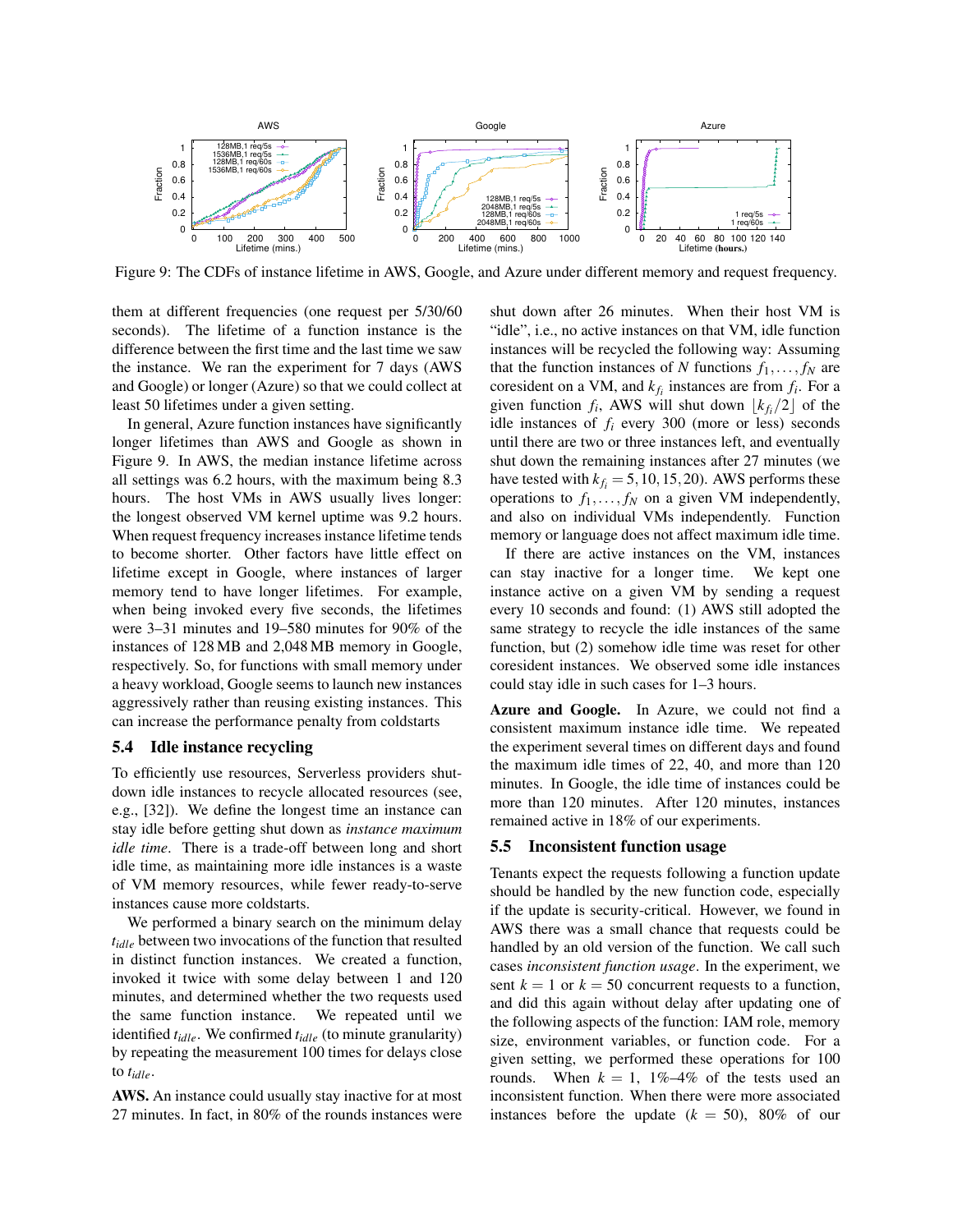rounds had at least one inconsistent function. Looking across all tests from all rounds, we found that 3.8% of instances ran an inconsistent function. Examining the cases, we found two situations: (1) AWS launched new instances of the outdated function (2% of all the cases), and (2) AWS reused existing instances of the outdated function. Inconsistent instances never handle more than one request before terminating (note that max execution time is 300 s in AWS), but still, a considerable faction of requests may fail to get desired results.

As we waited for a longer time after the function update to send requests, we found fewer inconsistent cases, and eventually zero cases with a 6-second waiting time. So, we suspect that the inconsistency issues are caused by race conditions in the instance scheduler. The results suggest coordinating function update among multiple function instances is challenging as the scheduler cannot do an atomic update.

#### <span id="page-8-1"></span>5.6 Discussion

We believe our results motivate further study on designing more efficient instance scheduling algorithms and robust schedulers to further improve VM resource utilization, i.e., to maximize VM memory usage, reduce scheduling latency, and promptly propagate function updates while guaranteeing consistency.

Loading modules or libraries could introduce high latency during coldstart [\[1,](#page-11-28) [3\]](#page-11-26). To reduce coldstart latency, providers might need to adopt more sophisticated library loading mechanisms, for example, using library caching to speed up this process, and resolving the library dependence before deployment and only loading required libraries.

Cross-tenant VM sharing in Azure plus the ability to run arbitrary binaries in the function instance could make applications vulnerable to many kinds of side-channel attacks [\[16,](#page-11-29) [17,](#page-11-30) [20,](#page-11-31) [45\]](#page-12-8). We did not examine how well Azure can tackle the potential threats resulting from cross-tenant VM sharing, and leave the actual security vulnerable as an open question.

AWS's bin-packing placement may bring security issues to an application, depending on its design. When a multi-tenant application in Lambda uses IAM roles to isolate its tenants, function instances from different application tenants still share the same VMs. We found two real services that use this pattern: Backand [\[8\]](#page-11-32) and Zapier [\[44\]](#page-12-9). Both allow their tenants to deploy functions in Lambda in some way. We successfully achieved cross-account function coresidency in Backand in just a few tries, while failing in Zapier due to its rate limits and large user base (1 M+). Nevertheless, we could still observe the changes of procfs caused by other Zapier tenants' applications, which may admit sidechannels [\[9,](#page-11-22) [21,](#page-11-23) [46\]](#page-12-6). For these multi-tenant applications

<span id="page-8-3"></span>

<span id="page-8-4"></span>Figure 10: The median instance CPU utilization rates with min-max error bars in AWS and Google as function memory increases, averaged across 1,000 instances for a given memory size.

<span id="page-8-5"></span>

<span id="page-8-6"></span>Figure 11: (a) CDFs of CPU utilization rates of instances (1,000 for each type) and (b) the median CPU utilization rates across a given number of coresident instances (50 rounds) in Azure, with min-max error bars.

to isolate their tenants and achieve better security and privacy, AWS may need to provide a finer-grained VM isolation mechanism, i.e., allocating a set of VMs to each IAM role instead of to each account.

### <span id="page-8-0"></span>6 Performance Isolation

In this section, we investigate performance isolation. We mainly focus on AWS and Azure, where our ability to achieve coresidency allows more refined measurements. We also present some basic performance statistics for instances in Google that surface seeming contention with other tenants.

### <span id="page-8-2"></span>6.1 CPU utilization

To measure CPU utilization, our measurement function continuously records timestamps using time.time() (Python) or Date.now() (Nodejs) for 1,000 ms. The metric *instance CPU utilization rate* is defined as the fraction of the 1,000 ms for which a timestamp was recorded.

AWS. According to AWS, a function instance's CPU power is proportional its pre-configured memory [\[26\]](#page-11-33). However, AWS does not give details of how exactly CPU time is allocated to instances. We measured the CPU utilization rates on 1,000 distinct function instances and show the median rate for a given memory size in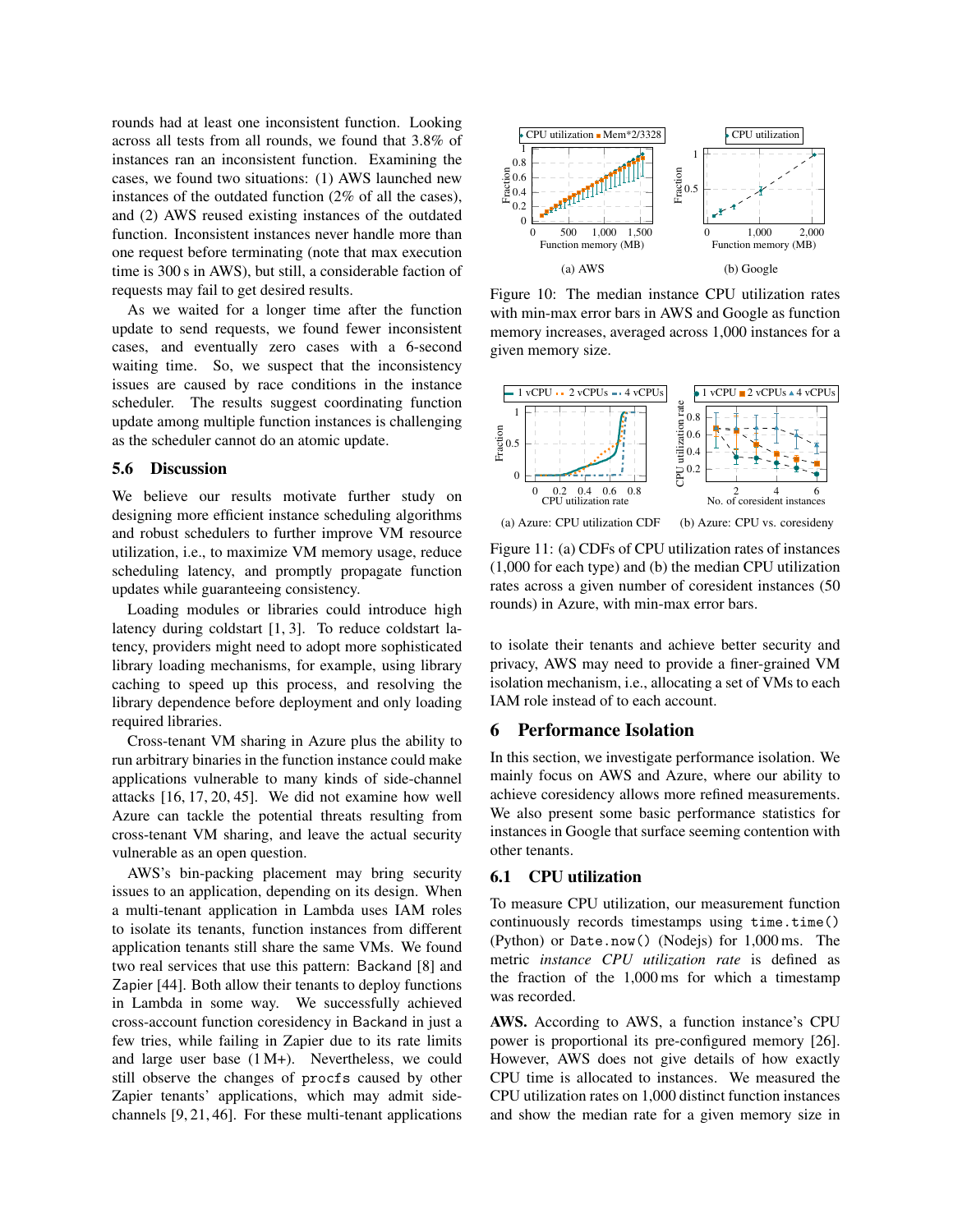<span id="page-9-1"></span>

Figure 12: Aggregate I/O and network throughput across coresident instances as concurrency level increases. The coresident instances perform the same task simultaneously. The values are the median values across 50 rounds.

Figure [10a.](#page-8-3) Instances with higher memory get more CPU cycles. The median instance CPU utilization rate increased from 7.7% to 92.3% as memory increased from 128 to 1,536 MB, and the corresponding standard deviations (SD) were 0.7% and 8.7%. When there is no contention from other coresident instances, the CPU utilization rate of an instance can vary significantly, resulting in inconsistent application performance. That said, an upper bound on CPU share is approximated by 2 ∗*m*/3328, where *m* is the memory size.

We further examine how CPU time is allocated among coresident instances. We let colevel be the number of coresident instances and a colevel of 1 indicates only a single instance on the VM. For memory size *m*, we selected a colevel in the range 2 to  $|3328/m|$ . We then measured the CPU utilization rate in each of the coresident instances. Examining the results over 20 rounds of tests, we found that the currently running instances share CPU fairly, since they had nearly the same CPU utilization rate  $(SD < 0.5\%)$ . With more coresident instances, each instance's CPU share becomes slightly less than, but still close to  $2 \times m/3328$  (SD  $<$  2.5% in any setting).

The above results indicate that AWS tries to allocate a fixed amount of CPU cycles to an instance based only on function memory.

Azure and Google. Google adopts the same mechanism as AWS to allocate CPU cycles based on function memory [\[13\]](#page-11-25). In Google, the median instance CPU utilization rates ranged from 11.1% to 100% as function memory increased. For a given memory size, the standard deviations of the rates across different instances are very low (Figure [10b\)](#page-8-4), ranging from 0.62% to 2.30%.

Azure has a relatively high variance in the CPU utilization rates  $(14.1\% - 90\%)$ , while the median was 66.9% and the SD was 16%. This is true even though the instances are allocated the same amount of memory. The breakdown by vCPU number shows that the instances on 4-vCPU VMs tend to gain higher CPU shares, ranging from 47% to 90% (Figure [11a\)](#page-8-5). The distributions of utilization rates of instances on 1-vCPU VMs and 2 vCPU VMs are in fact similar; however, when colevel increased, the CPU utilization of instances on 1-vCPU VMs drops more dramatically, as shown in Figure [11b.](#page-8-6)

### <span id="page-9-0"></span>6.2 I/O and network

To measure I/O throughput, our measurement functions in AWS and Google used the dd command to write 512 KB of data to the local disk 1,000 times (with fdatasync and dsync flags to ensure the data is written to disk). In Azure, we performed the same operations using a Python script (which used os.fsync to ensure data is written to disk). For network throughput measurement, the function used iperf 3.13 with default configurations to run the throughput test for 10 seconds with different same-region iperf servers, so that iperf server-side bandwidth was not a bottleneck. The iperf servers used the same types of VMs as the vantage points.

AWS. Figure [12](#page-9-1) shows aggregate I/O and network throughput across a given number of coresident instances, averaged across 50 rounds. All the coresident instances performed the same measurement concurrently. Though the aggregate I/O and network throughput remains relatively stable, each instance gets a smaller share of the I/O and network resources as colevel increases. When colevel increased from 1 to 20, the average I/O throughput per 128 MB instance dropped by 4x, from 13.1 Mbps to 2.9 Mbps, and network throughput by 19x, from 538.6 MB/s to 28.7 MB/s.

Coresident instances get less share of the network with more contention. We calculate the Coefficient of Variation (CV), which is defined as SD divided by the mean, for each colevel. A higher CV suggests the performance of instances differ more. For 128 MB instances, the CV of network throughput ranged from 9% to 83% across all colevels, suggesting significant performance variability due to contention with coresident instances. In contrast, the I/O performance was similar between instances (CV of 1% to 6% across all colevels). However, the I/O performance is affected by function memory (CPU) for small memory sizes ( $\leq$  512 MB), and therefore the I/O throughput of an instance could degrade more when competing with instances of higher memory.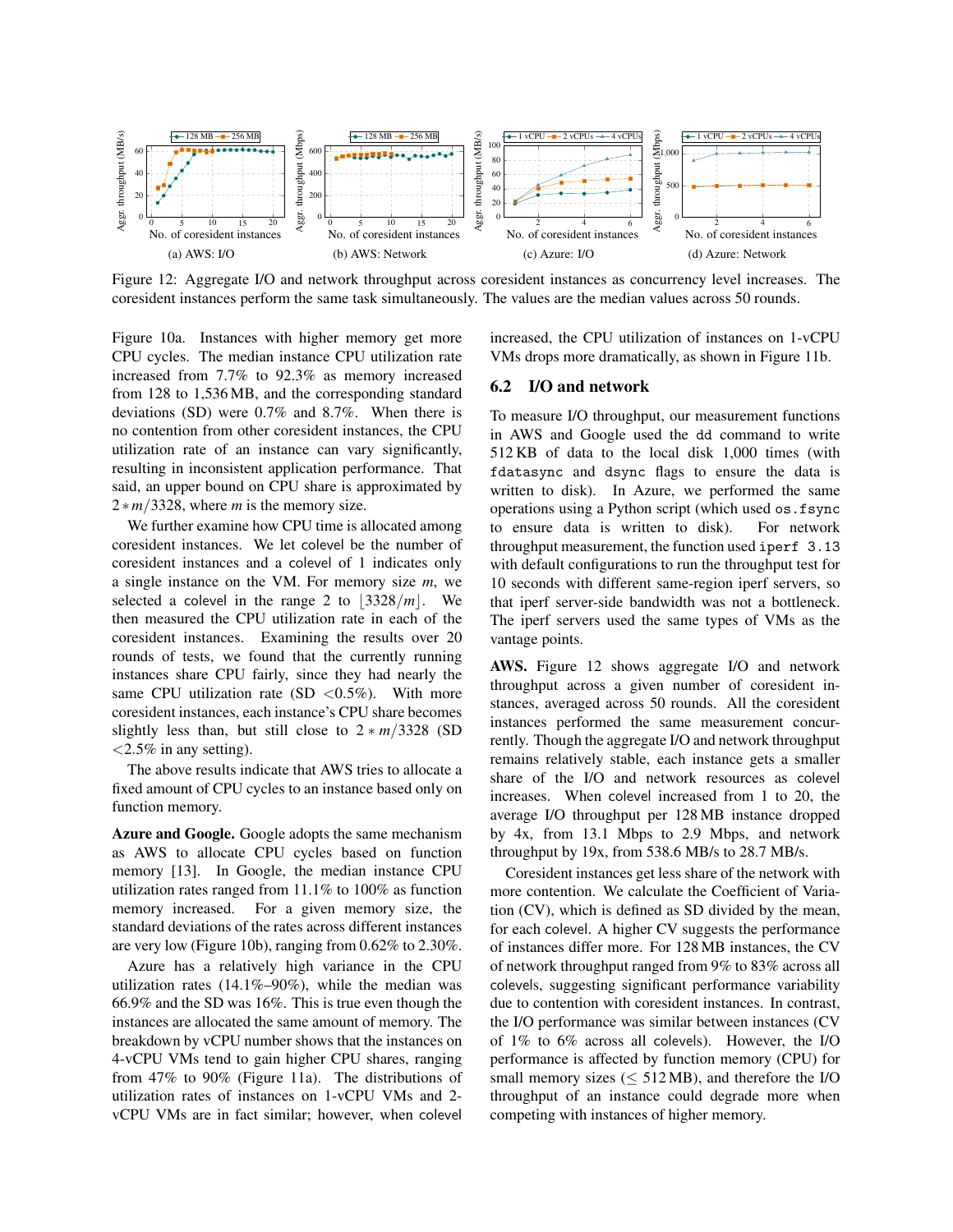Azure. In Azure, the I/O and network throughput of an instance also drops as colevel increases, and fluctuates due to contention from other coresident instances. Even more interestingly, resource allocation is differentiated based on what type of VM a function instance happens to be scheduled on. As shown in Figure [12,](#page-9-1) the 4-vCPU VMs could get 1.5x higher I/O and 2x higher network throughput than the other types of VMs. The 2-vCPU VMs have higher I/O throughput than 1-vCPU VMs, but similar network throughput.

Google. In Google, both the measured I/O and network throughput increase as function memory increases: the median I/O throughput ranged from 1.3 MB/s to 9.5 MB/s, and the median network throughput ranged from 24.5 Mbps to 172 Mbps. The network throughput measured from different instances with the same memory size can vary substantially. For instance, the network throughput measured in the 2,048 MB function instances fluctuated between 0.2 Mbps and 321.4 Mbps. We found two cases: (1) all instances throughputs' fluctuated during a given period of time, irrespective of memory sizes, or (2) a single instance temporarily suffered from degraded throughput. Case (1) may be due to changes in network conditions, while case (2) leads us to suspect that GCF tenants actually share hosts and suffer from resource contention.

#### 6.3 Discussion

AWS and Azure fail to provide proper performance isolation between coresident instances, and so contention can cause considerable performance degradation. In AWS, the fact that they bin-pack function instances from the same account onto VMs means that scaling up a function places the same function on the same VM, resulting in resource contention and prolonged execution time (not to mention a longer coldstart latency). Azure has similar issues, with the additional issue that contention within VMs arises between accounts. The latter also opens up the possibility for cross-tenant degradation of service attacks.

We leave developing new, efficient isolation mechanisms that take the special characteristics of serverless (e.g., frequent instance creation, short-lived instances, and small memory-footprint functions) as considerations for future work.

### 7 Resource accounting

In the course of our study, we found several resource accounting issues that can be abused by tenants.

Background processes. We found in Google one could execute an external script in the background that continued to run even *after* the function invocation concluded. The script we ran posted a 10 M file every 10 seconds to a server under our control, and the longest time it stayed alive was 21 hours. We could not find any logs of the network activity performed by the background process and were not charged for its resource consumption.[6](#page-10-0)[7](#page-10-1) In contrast, one could run such background script in Azure but Azure logged all the activity. Our observations suggest that: (1) In Azure and Google the function instance execution context will not be frozen after an invocation, as opposed to AWS; and (2) Google does resource accounting via monitoring the Node.js process rather than the entire function instance.

One can exploit the billing issue in Google to run sophisticated tasks at negligible cost. For a function instance with 2 GB memory and 2.4 GHz CPU, one only needs to pay for a few invocations (\$0.0000029/100 ms, with 2 M free calls) to get the same computing resources as using a g1-small instance (\$0.0257/hour) on Google Cloud Platform.

CPU accounting. In Google, we found there was an 80% chance that a just-launched function instance (of any memory size other than 2,048 MB) could temporally gain more CPU time than expected. Measuring the CPU utilization rates and the completion times of a CPUintensive task, we confirmed that the instances that one expects to have  $8\% - 58\%$  of the CPU time (see §[6\)](#page-8-0) had near 100% of the CPU time, the same as that given to 2,048 MB instances. The instance can retain the CPU resources until the next invocation. Note that if one wants to conduct performance measurements in Google, this issue could introduce a lot of noise (we appropriately controlled for it in previously reported experiments).

## 8 Conclusion

In this paper, we provided insights into architectures, resource utilization, and the performance isolation efficiency of three modern serverless computing platforms. We discovered a number of issues, raised from either specific design decisions or engineering, with regard to security, performance, and resource accounting in the platforms. Our results surface opportunities for research on improving resource utilization and isolation in future serverless platform designs.

### Acknowledgements

The authors thank engineers from Microsoft, Amazon, and Google for their feedback and helpful discussions. This work was supported in part by NSF grants 1558500, 1330308, and 1718084.

<span id="page-10-0"></span><sup>6</sup>Google has a free tier of service, but even after that is used up the background process consumption went unbilled.

<span id="page-10-1"></span><sup>&</sup>lt;sup>7</sup>We have reported this issue to Google and Google has been working on fixing it as of May 2018.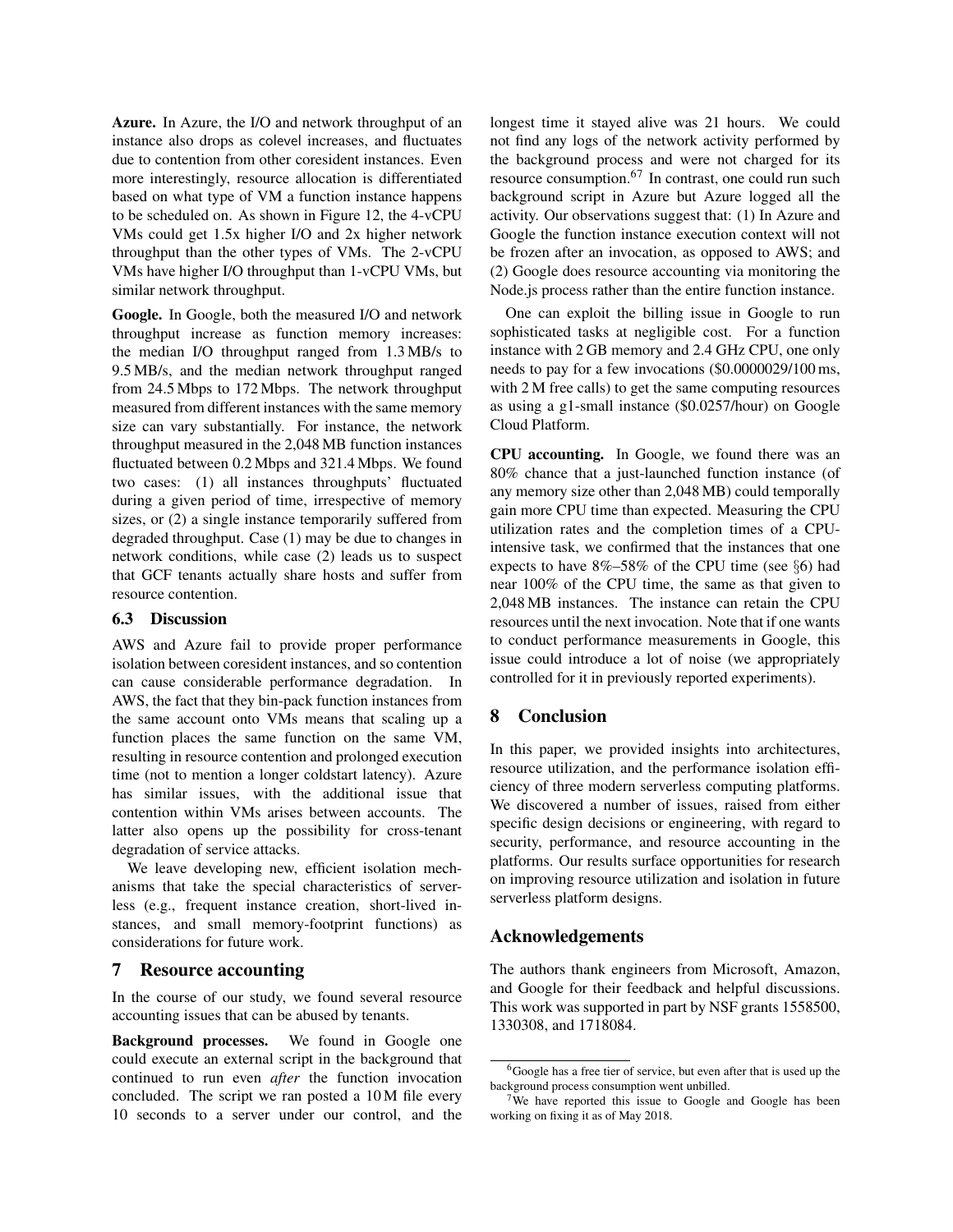# References

- <span id="page-11-28"></span>[1] SOCK: Rapid task provisioning with serverless-optimized containers. In *2018 USENIX Annual Technical Conference (USENIX ATC 18)* (Boston, MA, 2018), USENIX Association.
- <span id="page-11-21"></span>[2] Azure app service, virtual machines, service fabric, and cloud services comparison. [https://docs.microsoft.com/en](https://docs.microsoft.com/en-us/azure/app-service/choose-web-site-cloud-service-vm)[us/azure/app-service/choose-web-site-cloud](https://docs.microsoft.com/en-us/azure/app-service/choose-web-site-cloud-service-vm)[service-vm](https://docs.microsoft.com/en-us/azure/app-service/choose-web-site-cloud-service-vm), 2017.
- <span id="page-11-26"></span>[3] Cold start taking a long time in consumption mode for C# Azure Function. [https://github.com/Azure/azure](https://github.com/Azure/azure-functions-host/issues/838)[functions-host/issues/838](https://github.com/Azure/azure-functions-host/issues/838), 2017.
- <span id="page-11-4"></span>[4] Consumption plan scaling issues. [https://github.com/](https://github.com/Azure/azure-webjobs-sdk-script/issues/1206) [Azure/azure-webjobs-sdk-script/issues/1206](https://github.com/Azure/azure-webjobs-sdk-script/issues/1206), 2017.
- <span id="page-11-19"></span>[5] Create your first function in the Azure portal. [https:](https://docs.microsoft.com/en-us/azure/azure-functions/functions-create-first-azure-function) [//docs.microsoft.com/en-us/azure/azure](https://docs.microsoft.com/en-us/azure/azure-functions/functions-create-first-azure-function)[functions/functions-create-first-azure-function](https://docs.microsoft.com/en-us/azure/azure-functions/functions-create-first-azure-function), 2017.
- <span id="page-11-20"></span>[6] Azure runtime environment. [https://github.com/](https://github.com/projectkudu/kudu/wiki/Azure-runtime-environment) [projectkudu/kudu/wiki/Azure-runtime-environment](https://github.com/projectkudu/kudu/wiki/Azure-runtime-environment), 2017.
- <span id="page-11-24"></span>[7] Azure Functions scale and hosting. [https://docs.](https://docs.microsoft.com/en-us/azure/azure-functions/functions-scale) [microsoft.com/en-us/azure/azure-functions/](https://docs.microsoft.com/en-us/azure/azure-functions/functions-scale) [functions-scale](https://docs.microsoft.com/en-us/azure/azure-functions/functions-scale), 2017.
- <span id="page-11-32"></span>[8] Backand. <https://www.backand.com/>, 2018.
- <span id="page-11-22"></span>[9] CHEN, Q. A., QIAN, Z., AND MAO, Z. M. Peeking into your app without actually seeing it: UI state inference and novel android attacks. In *USENIX Security Symposium* (2014), pp. 1037–1052.
- <span id="page-11-9"></span>[10] How does language, memory and package size affect cold starts of AWS Lambda? [https://read.acloud.guru/does](https://read.acloud.guru/does-coding-language-memory-or-package-size-affect-cold-starts-of-aws-lambda-a15e26d12c76)[coding-language-memory-or-package-size-affect](https://read.acloud.guru/does-coding-language-memory-or-package-size-affect-cold-starts-of-aws-lambda-a15e26d12c76)[cold-starts-of-aws-lambda-a15e26d12c76](https://read.acloud.guru/does-coding-language-memory-or-package-size-affect-cold-starts-of-aws-lambda-a15e26d12c76), 2017.
- [11] Understanding AWS Lambda performance. [https:](https://blog.newrelic.com/2017/01/11/aws-lambda-cold-start-optimization/) [//blog.newrelic.com/2017/01/11/aws-lambda-cold](https://blog.newrelic.com/2017/01/11/aws-lambda-cold-start-optimization/)[start-optimization/](https://blog.newrelic.com/2017/01/11/aws-lambda-cold-start-optimization/), 2017.
- <span id="page-11-10"></span>[12] Understanding AWS Lambda coldstarts. [https:](https://www.iopipe.com/2016/09/understanding-aws-lambda-coldstarts/) [//www.iopipe.com/2016/09/understanding-aws](https://www.iopipe.com/2016/09/understanding-aws-lambda-coldstarts/)[lambda-coldstarts/](https://www.iopipe.com/2016/09/understanding-aws-lambda-coldstarts/), 2016.
- <span id="page-11-25"></span>[13] Google Cloud Functions quotas. [https://cloud.google.](https://cloud.google.com/functions/quotas) [com/functions/quotas](https://cloud.google.com/functions/quotas), 2017.
- <span id="page-11-0"></span>[14] GLIKSON, A., NASTIC, S., AND DUSTDAR, S. Deviceless edge computing: extending serverless computing to the edge of the network. In *Proceedings of the 10th ACM International Systems and Storage Conference* (2017), ACM, p. 28.
- <span id="page-11-27"></span>[15] Google cloud functions release notes. [https://cloud.](https://cloud.google.com/functions/docs/release-notes) [google.com/functions/docs/release-notes](https://cloud.google.com/functions/docs/release-notes), 2018.
- <span id="page-11-29"></span>[16] GRUSS, D., MAURICE, C., WAGNER, K., AND MANGARD, S. Flush+Flush: a fast and stealthy cache attack. In *International Conference on Detection of Intrusions and Malware, and Vulnerability Assessment* (2016), Springer, pp. 279–299.
- <span id="page-11-30"></span>[17] GRUSS, D., SPREITZER, R., AND MANGARD, S. Cache template attacks: Automating attacks on inclusive last-level caches. In *USENIX Security Symposium* (2015), pp. 897–912.
- <span id="page-11-17"></span>[18] HENDRICKSON, S., STURDEVANT, S., HARTER, T., VENKATARAMANI, V., ARPACI-DUSSEAU, A. C., AND Serverless computation with openlambda. In *Proceedings of the 8th USENIX Conference on Hot Topics in Cloud Computing* (2016), USENIX Association, pp. 33–39.
- <span id="page-11-5"></span>[19] How long does AWS Lambda keep your idle functions around before a cold start? [https://read.acloud.guru/how](https://read.acloud.guru/how-long-does-aws-lambda-keep-your-idle-functions-around-before-a-cold-start-bf715d3b810)[long-does-aws-lambda-keep-your-idle-functions](https://read.acloud.guru/how-long-does-aws-lambda-keep-your-idle-functions-around-before-a-cold-start-bf715d3b810)[around-before-a-cold-start-bf715d3b810](https://read.acloud.guru/how-long-does-aws-lambda-keep-your-idle-functions-around-before-a-cold-start-bf715d3b810), 2017.
- <span id="page-11-31"></span>[20] IRAZOQUI, G., EISENBARTH, T., AND SUNAR, B. S\$A: a shared cache attack that works across cores and defies vm sandboxing and its application to AES. In *Security and Privacy (SP), 2015 IEEE Symposium on* (2015), IEEE, pp. 591–604.
- <span id="page-11-23"></span>[21] JANA, S., AND SHMATIKOV, V. Memento: Learning secrets from process footprints. In *Security and Privacy (SP), 2012 IEEE Symposium on* (2012), IEEE, pp. 143–157.
- <span id="page-11-1"></span>[22] JONAS, E., PU, Q., VENKATARAMAN, S., STOICA, I., AND RECHT, B. Occupy the cloud: distributed computing for the 99%. In *Proceedings of the 2017 Symposium on Cloud Computing* (2017), ACM, pp. 445–451.
- <span id="page-11-2"></span>[23] KRUG, A. Hacking serverless runtimes profiling Lambda, Azure, and more., 2017.
- <span id="page-11-6"></span>[24] Lambda CPU relative to which instance type? [https:](https://forums.aws.amazon.com/message.jspa?messageID=614558) [//forums.aws.amazon.com/message.jspa?messageID=](https://forums.aws.amazon.com/message.jspa?messageID=614558) [614558](https://forums.aws.amazon.com/message.jspa?messageID=614558), 2014.
- <span id="page-11-18"></span>[25] AWS Lambda in production. [https://blog.newrelic.com/](https://blog.newrelic.com/2017/11/21/aws-lambda-state-of-serverless/) [2017/11/21/aws-lambda-state-of-serverless/](https://blog.newrelic.com/2017/11/21/aws-lambda-state-of-serverless/), 2017.
- <span id="page-11-33"></span>[26] Configuring Lambda functions. [https://docs.aws.amazon.](https://docs.aws.amazon.com/lambda/latest/dg/resource-model.html) [com/lambda/latest/dg/resource-model.html](https://docs.aws.amazon.com/lambda/latest/dg/resource-model.html), 2017.
- <span id="page-11-7"></span>[27] How does proportional CPU allocation work with AWS Lambda? [https://engineering.opsgenie.com/how](https://engineering.opsgenie.com/how-does-proportional-cpu-allocation-work-with-aws-lambda-41cd44da3cac)[does-proportional-cpu-allocation-work-with-aws](https://engineering.opsgenie.com/how-does-proportional-cpu-allocation-work-with-aws-lambda-41cd44da3cac)[lambda-41cd44da3cac](https://engineering.opsgenie.com/how-does-proportional-cpu-allocation-work-with-aws-lambda-41cd44da3cac), 2018.
- <span id="page-11-8"></span>[28] The occasional chaos of AWS Lambda runtime performance. [https://blog.symphonia.io/the-occasional-chaos](https://blog.symphonia.io/the-occasional-chaos-of-aws-lambda-runtime-performance-880773620a7e)[of-aws-lambda-runtime-performance-880773620a7e](https://blog.symphonia.io/the-occasional-chaos-of-aws-lambda-runtime-performance-880773620a7e), 2017.
- <span id="page-11-11"></span>[29] My accidental 35x speed increase of AWS Lambda functions. [https://serverless.zone/my-accidental-](https://serverless.zone/my-accidental-3-5x-speed-increase-of-aws-lambda-functions-6d95351197f3)[3-5x-speed-increase-of-aws-lambda-functions-](https://serverless.zone/my-accidental-3-5x-speed-increase-of-aws-lambda-functions-6d95351197f3)[6d95351197f3](https://serverless.zone/my-accidental-3-5x-speed-increase-of-aws-lambda-functions-6d95351197f3), 2017.
- [30] Comparing AWS Lambda performance when using Node.js, Java, C# or Python. [https://read.acloud.guru/](https://read.acloud.guru/comparing-aws-lambda-performance-when-using-node-js-java-c-or-python-281bef2c740f) [comparing-aws-lambda-performance-when-using](https://read.acloud.guru/comparing-aws-lambda-performance-when-using-node-js-java-c-or-python-281bef2c740f)[node-js-java-c-or-python-281bef2c740f](https://read.acloud.guru/comparing-aws-lambda-performance-when-using-node-js-java-c-or-python-281bef2c740f), 2017.
- <span id="page-11-12"></span>[31] AWS Lambda performance issues. [https://stackoverflow.](https://stackoverflow.com/questions/43089879/aws-lambda-performance-issues) [com/questions/43089879/aws-lambda-performance](https://stackoverflow.com/questions/43089879/aws-lambda-performance-issues)[issues](https://stackoverflow.com/questions/43089879/aws-lambda-performance-issues), 2017.
- <span id="page-11-16"></span>[32] Understanding container reuse in AWS lambda. [https:](https://aws.amazon.com/blogs/compute/container-reuse-in-lambda/) [//aws.amazon.com/blogs/compute/container-reuse](https://aws.amazon.com/blogs/compute/container-reuse-in-lambda/)[in-lambda/](https://aws.amazon.com/blogs/compute/container-reuse-in-lambda/), 2014.
- <span id="page-11-13"></span>[33] LLOYD, W., RAMESH, S., CHINTHALAPATI, S., LY, L., AND PALLICKARA, S. Serverless computing: An investigation of factors influencing microservice performance.
- <span id="page-11-14"></span>[34] MCGRATH, G., AND BRENNER, P. R. Serverless computing: Design, implementation, and performance. In *Distributed Computing Systems Workshops (ICDCSW), 2017 IEEE 37th International Conference on* (2017), IEEE, pp. 405–410.
- <span id="page-11-3"></span>[35] PETERSON, E. Serverless security and things that go bump in the night. [https://www.infoq.com/presentations/](https://www.infoq.com/presentations/serverless-security) [serverless-security](https://www.infoq.com/presentations/serverless-security), 2017.
- <span id="page-11-15"></span>[36] RISTENPART, T., TROMER, E., SHACHAM, H., AND SAVAGE, S. Hey, you, get off of my cloud: exploring information leakage in third-party compute clouds. In *Proceedings of the 16th ACM conference on Computer and communications security* (2009), ACM, pp. 199–212.